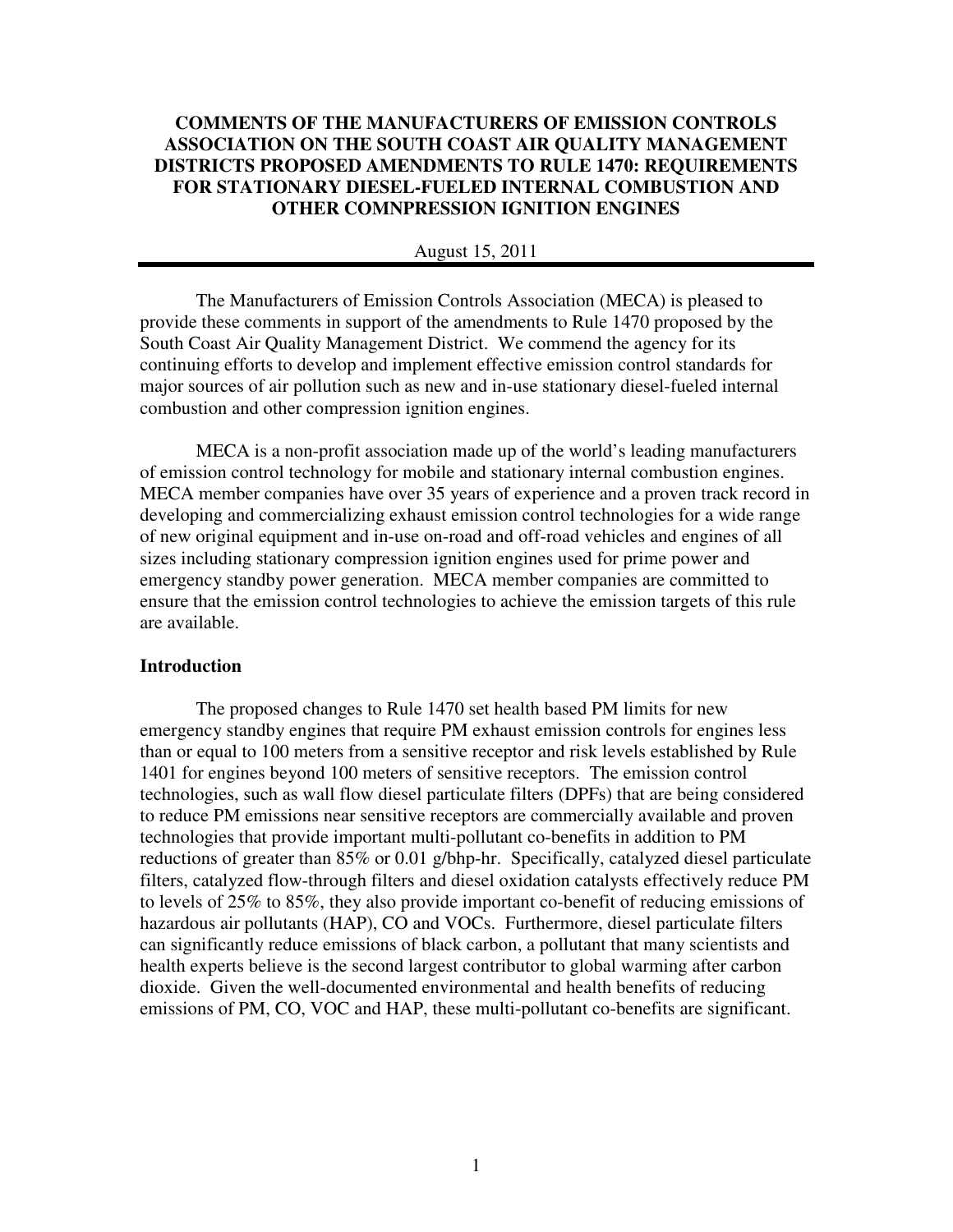## **Available Emission Control Technologies for Stationary Diesel Engines**

The main technologies that have been successfully used to reduce diesel particulate matter (PM) from stationary diesel-fueled engines are diesel particulate filters (DPF), flow-through filters (FTF) and diesel oxidation catalysts (DOC).

 Diesel particulate filters (DPFs) have been successfully used in many stationary applications, including prime stationary and emergency standby engines. The key component of a DPF is typically a porous ceramic wall-flow material (or sintered metal material), which permits gases in the exhaust to pass through but traps the PM. PM emission reductions in excess of 85 percent are possible, depending on the engine's baseline emissions and duty cycle. In addition, up to a 90 percent reduction in carbon monoxide (CO) and a 95 percent reduction in hydrocarbons (HCs) can also be realized with catalyst-based DPFs operated on ultra-low sulfur diesel fuel. DPFs will also remove all heavy metals, unless they are volatile (e.g., mercury). These non-volatile metallic HAPs will be collected by the filter as part of the unburned ash.

 Since DPFs will accumulate soot over time, they must be regenerated intermittently. Both passive and active techniques can be used. Passive DPF systems regenerate using available exhaust heat and/or the oxidation of available engine-out NO to  $NO<sub>2</sub>$ , a powerful oxidizing agent for trapped carbon, to combust the soot during regeneration. Active DPF systems are specifically designed for low exhaust temperature applications and employ additional energy inputs to facilitate regeneration, such as diesel fuel injection strategies, engine throttling strategies, the use of electrical heating elements, or fuel burners. In addition, the use of a fuel-borne catalyst (FBC) in conjunction with uncatalyzed or lightly catalyzed DPF systems can help provide reliable filter regeneration, especially at lower exhaust temperatures.

 In the rare number of stationary engine installations where the engine may have been oversized for the normal operating load, a load bank may need to be installed to achieve exhaust temperatures high enough for regeneration of the soot. The appropriate temperature may vary between DPF technologies but several manufacturers have experience with achieving sufficient regeneration temperature at 25% of maximum engine load and in some cases as low as  $10\%$  of full load. Although operating stationary engines at such low loads is not typical, nor recommended, DPF device manufacturers have developed catalyst formulations to accommodate low exhaust temperatures. The best technical solution for any application should be assessed on a case by case basis to properly size the device for the operating load and exhaust temperatures.

 Diesel oxidation catalysts (DOCs) are another important and inexpensive emission control strategy for reducing pollution from stationary diesel engines. Typically using a very light loading of platinum catalyst on a monolithic support, they are able to oxidize CO, HC, and the soluble organic fraction (SOF) of PM in a diesel engine's exhaust stream. DOCs installed on engines have achieved total particulate matter reductions of up to 25 percent, HC reductions of 60 to 90 percent (including those HC species considered toxic, e.g., polyaromatic hydrocarbons), and significant reductions of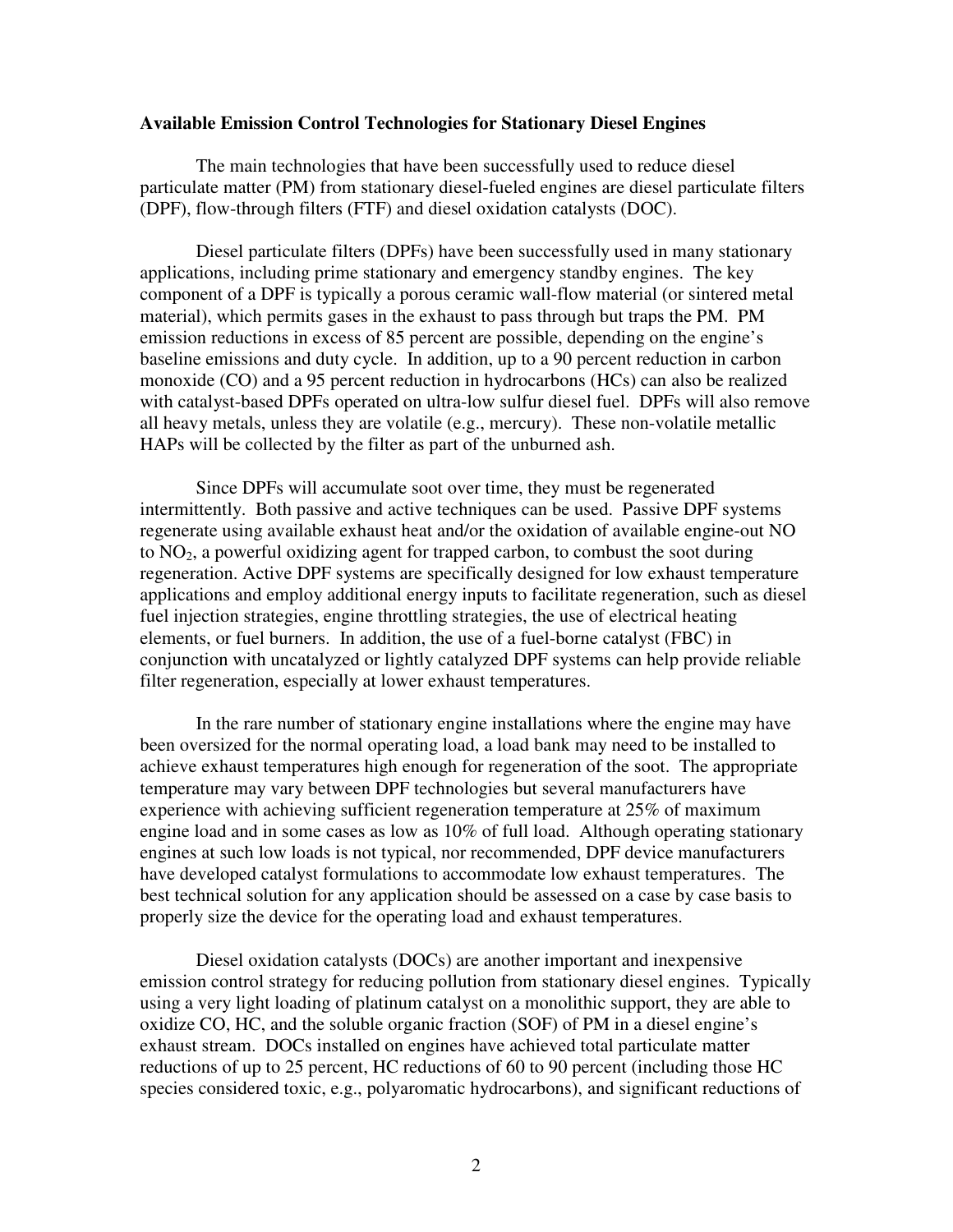CO, smoke, and odor. Oxidation catalyst technology is a very cost effective emission reduction technology that has been extensively used on stationary lean-burn natural gas and lean-burn diesel engines to achieve significant reductions in HC, CO and PM emissions from these engines.

 Flow-through filter (FTF) technology is another available method for reducing diesel PM emissions from stationary diesel engines. FTFs employ catalyzed metal wire mesh structures or tortuous flow, metal foil-based substrates with sintered metal sheets to reduce diesel PM. Flow-through filters are capable of achieving PM reductions of about 50 to 75 percent. The filtration efficiency of an FTF is lower than that of a DPF, but the FTF is much less likely to plug under unfavorable conditions, such as high PM emissions and low exhaust temperatures. To function effectively, FTFs must also incorporate an effective passive or active regeneration strategy for captured PM, similar to highefficiency DPFs. One manufacturer has verified an actively regenerating Level 2 device ideal for low exhaust temperatures typical of low load applications.

 In addition to PM emissions from a stationary diesel engine's exhaust stack, PM emissions from the engine's crankcase can be substantial (as much as 0.7 g/bhp-hr PM during idle conditions). To control these emissions, closed crankcase ventilation (CCV) systems have been installed, which return the crankcase blow-by gases to the engine for combustion. CCV systems prevent oil-mist fouling of radiators, the engine compartment, and the general area around the stationary engine. CCV systems virtually eliminate crankcase PM emissions (over 90 percent) during all engine-operating modes. The CCV system consists of a filter housing with a disposable filter that must be periodically replaced, a pressure regulator, a pressure release valve, and an oil check valve. U.S. EPA verified CCV systems are typically installed in combination with either a DPF or a DOC and are a cost effective way to achieve additional PM reductions.

#### **Feasibility of Emission Control Technologies for Existing Stationary Diesel Engines**

 MECA believes that exhaust emission controls are a commercially proven technology option for reducing emissions from in-use stationary diesel engines, including older (manufactured before 1996) and large (300 hp and greater) in-use stationary diesel engines. One of the key sources of information in support of the technical feasibility of applying emission controls to stationary diesel engines is the work conducted by the California ARB in support of its airborne toxic control measure (ATCM) for stationary compression-ignition engines (promulgated in November 2004). Level 3 (at least 85 percent or greater PM reduction) verified retrofit technologies, such as verified DPFs, provide the required PM reductions to meet these ARB ATCM requirements. ARB determined that the PM emission standards under the ATCM were technologically feasible due to: 1) successful emission control experience with similar-sized off-road engines that had to meet the same PM standards and 2) successful operation of approximately 50 stationary diesel-fueled engines with DPFs in California (the engines controlled represent a wide range of engine types, model years, horsepower ratings, and applications).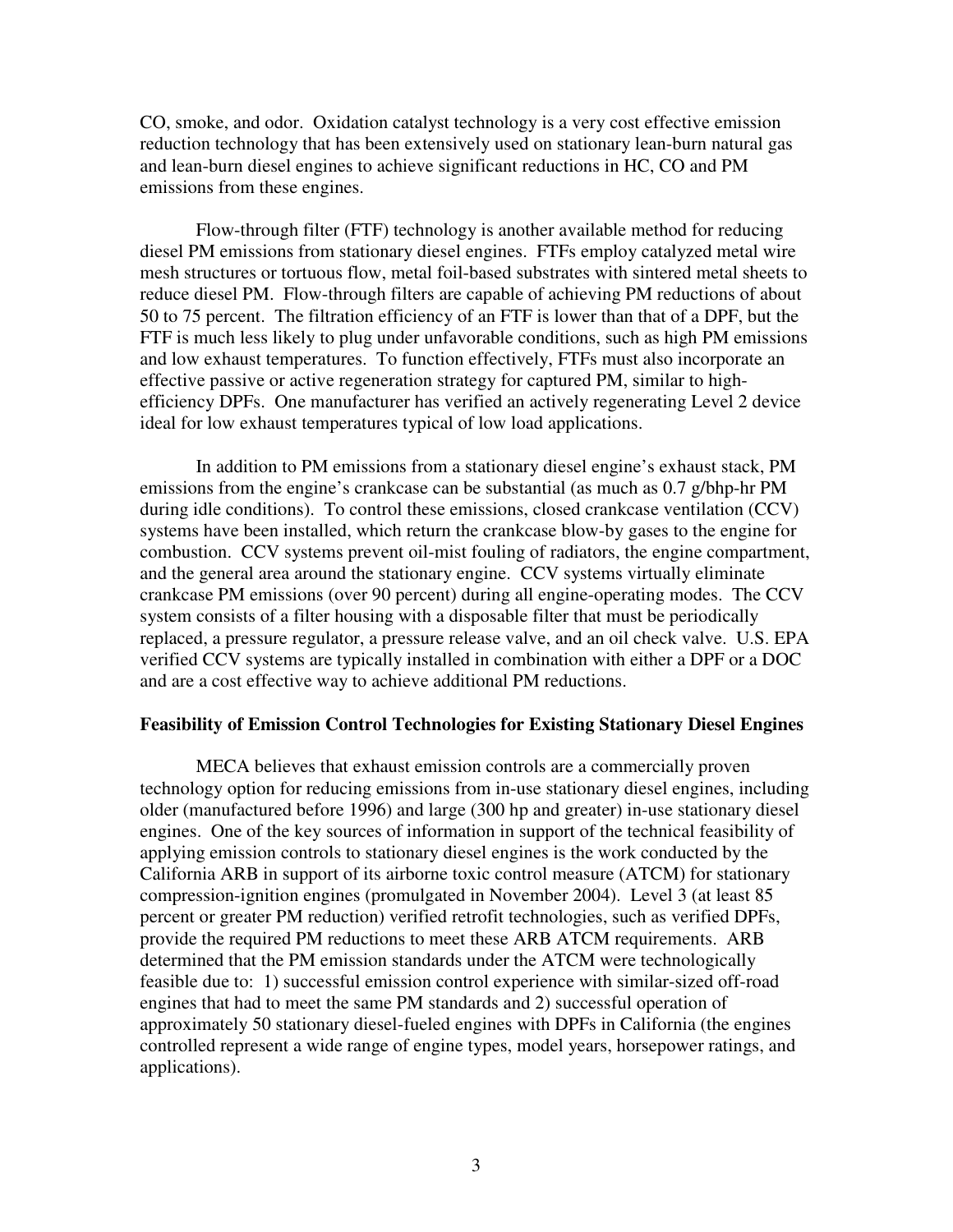As of July, 2011, there are ten different Level 3 DPF systems (both actively and passively regenerated) and one Level 2 (at least 50 percent or greater PM reduction) FTF system that have been verified by ARB for stationary engines. (A complete listing of ARB-verified retrofit technologies for stationary diesel engines is available at: www.arb.ca.gov/diesel/verdev/vt/stationary.htm.) Additional verifications of retrofit DPF technologies for stationary engines are expected in the future.

 ARB has also verified a large number of Level 3 DPF technologies for mobile onroad and nonroad applications (a complete listing of ARB-verified retrofit technology – Levels  $1-3$  – for mobile source applications is available at: www.arb.ca.gov/diesel/verdev/vt/cvt.htm. In many cases, similar types of DPF retrofit solutions for mobile nonroad sources can be engineered for many existing stationary diesel engine applications.

 In discussions with MECA member companies, the important design parameters to consider when determining the feasibility of installing a PM emission control system on a particular existing stationary diesel engine include:

- the substrate volume (which is tied in part to the engine-out PM levels and engine backpressure limits),
- the operating cycle/engine operating temperature (the temperature must be hot enough to ensure regeneration of the collected soot if using a passive regeneration strategy; otherwise, an active regeneration strategy may be necessary),
- the NOx-to-PM ratio of the engine exhaust stream (typically, a minimum of 16, with an optimum ratio of 20; this is a particularly important consideration if using a passive regeneration strategy), and
- the amount of lube oil consumed (too much lube oil will require more frequent cleaning of the filter).

## **Experience with Retrofitting Existing Stationary Diesel Engines**

 The most comprehensive information on the application of PM exhaust emission control technology to in-use stationary diesel engines can be found in ARB's September 2003 Staff Report in support of its ATCM for stationary compression-ignition engines. In the report, ARB provides a thorough list of in-use emergency standby engines and prime stationary engines using emission control systems (mostly DPFs) in California. The retrofit devices were installed on stationary engines ranging from model years 1993 to 2002. The list shows numerous DPF installations on large engines rated above 600 kW, including Caterpillar 3516 engines rated in the 1490-2120 kW range. Operating experience with these large engine DPF systems has been generally good, with DPFs providing 85 percent or more reductions in particulate matter compared to uncontrolled levels. ARB interviewed several of the stationary engine operators and most stated that the retrofit devices met all regulatory requirements and required little or no extra maintenance.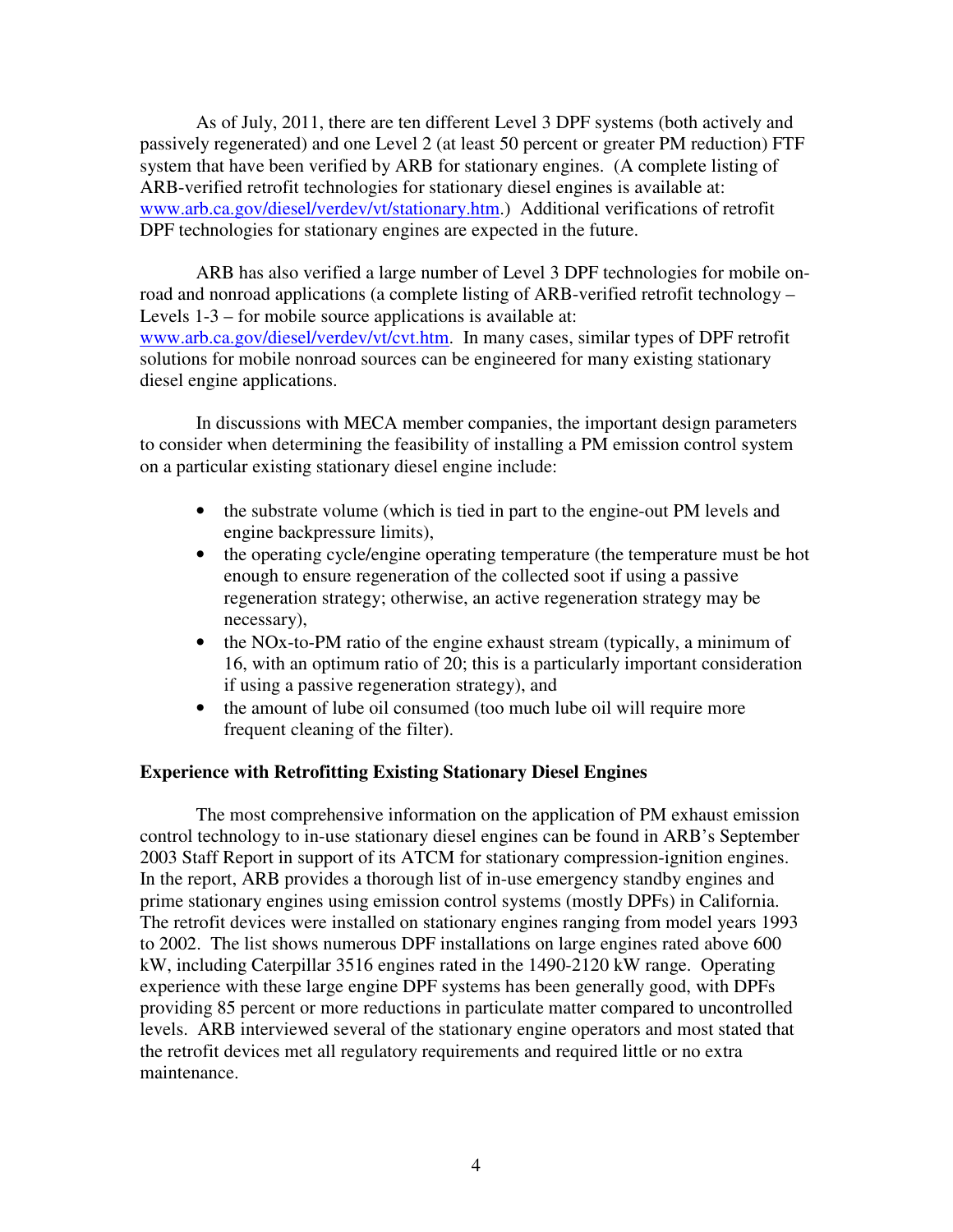One MECA member company estimates that there are approximately 750 stationary diesel engines in California that currently use some form of PM emission control technology (i.e., DPFs and DOCs). The vast majority of these engines are in-use emergency standby engines (around 720), with the rest being prime stationary engines. Several MECA member companies have experience with the application of DPFs to existing stationary diesel engines. DPFs have been successfully applied to stationary engines as small as 20 kW, as well as, to very large installations on emergency back-up or prime power generators with several megawatts of power. This experience base includes both passively and actively regenerated DPF systems. Another MECA member company has had extensive experience with the retrofit of stationary diesel engines in Taiwan. Power outages are frequent in Taiwan, so standby generators used for emergency back-up power are an important part of the country's infrastructure. DPFs have been successfully installed on these generators. For example, Taiwan Semiconductor Manufacturing installed DPFs on 14 standby generators (2 MW engines) in 2001, which has resulted in a greater than 90 percent reduction in PM.

 Highlighted below are specific examples of emission control systems installed on existing stationary diesel engines by MECA member companies:

- In July 2005, the California Energy Commission published a report, *Air Quality Implications of Backup Generators In California*, detailing the emission performance of back-up diesel generators with a variety of power ratings equipped with exhaust emission controls, including DOCs, passive DPFs, and active DPFs (a copy of this report is available at: www.energy.ca.gov/2005publications/CEC-500-2005-049/CEC-500-2005- 049.PDF). The DPFs evaluated in this program were found effective in reducing PM emissions by more than 85 percent compared to uncontrolled baseline levels. The results of the demonstration program showed successful application of DPFs, DOCs, and emulsified fuels on engines ranging in age from two to 18 years old. Durability testing of the DPF and DOC systems for intermittent cold start and extended high load operation indicates that these technologies are effective for generator applications and may be effective for other steady-state stationary engine applications as well.
- In July 2007, Janssen Ortho, a subsidiary of Johnson & Johnson, located in Gurabo, Puerto Rico, installed DPF+SCR systems on three 2220-hp Cummins KTTA50-G2 engines (approximately 0.2 g/bhp-hr PM). The engines are used to provide emergency backup power for their pharmaceutical R&D and manufacturing facility. Despite the limited amount of space around the engines, the company and emission control technology provider worked together to arrive at a compact and efficient solution – a platform design that allowed all of the emission control equipment to be installed above the engines. The DPF+SCR systems achieve PM reductions of >90 percent and NOx reductions of 91-92 percent.
- In September 2005, J. Cloud Inc., a rock-crushing operation in El Cajon, California, installed DPF systems on their pre-1996 Caterpillar 3408 (0.2 g/bhp-hr PM) and Caterpillar 3306 (0.3 g/bhp-hr PM) engines. The 536-hp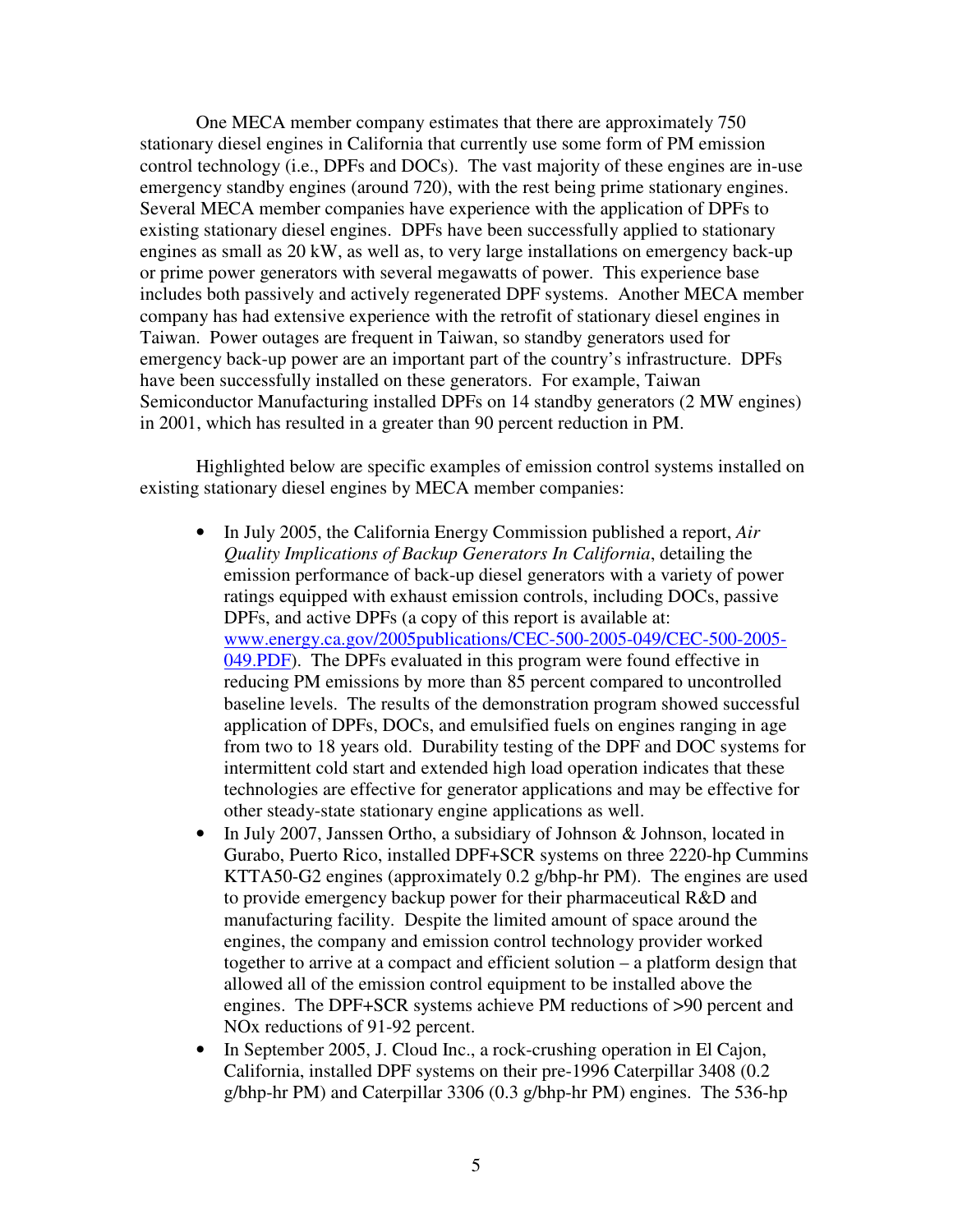Caterpillar 3408 engine drives a hydraulic pump that powers a rock crusher and the 430-hp Caterpillar 3306 engine drives a generator that provides power for a conveyor. Each DPF system contains two filters and each was designed to match the engine size and exhaust conditions of the respective engine. The site operates eight hours a day for five days a week. The DPF systems have achieved PM reductions of 85 percent and CO reductions of 80 percent. In addition, the DPF systems run at a backpressure of approximately 15" water column at full load and have only been cleaned once at 1,200 hours to remove accumulated ash from the filters.

• In September 2003, Snow Summit Ski Resort in Big Bear Lake, California, installed DPF+SCR systems on two large stationary engines. The two engines are Cummins QSK78-G6 diesel engines (0.2 g/bhp-hr PM), which power two 2-MW generators. The generators are used to operate snow-making and other auxiliary equipment. Source test results showed PM reductions of greater than 90 percent and NOx reductions of greater than 94 percent.

 In terms of retrofit experience in the mobile sector that can be applied to stationary engines, there is a wealth of experience where DPFs have been cost-effectively installed on nonroad vehicles. DPFs have been successfully installed and used on mining, construction, and materials handling equipment where vehicle integration has been challenging. These nonroad applications include the use of both passive and active filter regeneration strategies. Over 20,000 active and passive systems have been installed on nonroad applications as either original equipment or as a retrofit worldwide. DPFs, many employing active regeneration strategies, have also been installed on over 100 locomotives in Europe since the mid-1990s.

 The retrofit of oxidation catalysts on diesel engines has been taking place for well over twenty years in the nonroad vehicle sector. Over 250,000 oxidation catalysts have been installed in underground mining and materials handling equipment. DOCs have also been installed in marine diesel applications (e.g., ferries), which have duty cycles that closely mimic stationary engine operation.

 Regarding experience with installation of closed crankcase ventilation systems on existing stationary diesel engines, one MECA member company reported that one manufacturer of CCV systems has been selling them for stationary diesel engines since the mid-1990s. On the mobile-source side, CCV systems have been successfully retrofit on a variety of diesel vehicles, including school buses, transit buses, and port trucks. In addition, EPA's 2007 highway diesel rule and Tier 4 regulations for nonroad diesel engines require that engine manufacturers employ crankcase emission controls on all new diesel engines.

#### **Black Carbon Emissions from Existing Stationary Diesel Engines**

Reducing diesel PM emissions from new and in-use stationary engines not only provides health-based benefits but also climate change co-benefits associated with black carbon reductions. Black carbon is a major component of PM emissions from fossil fuel